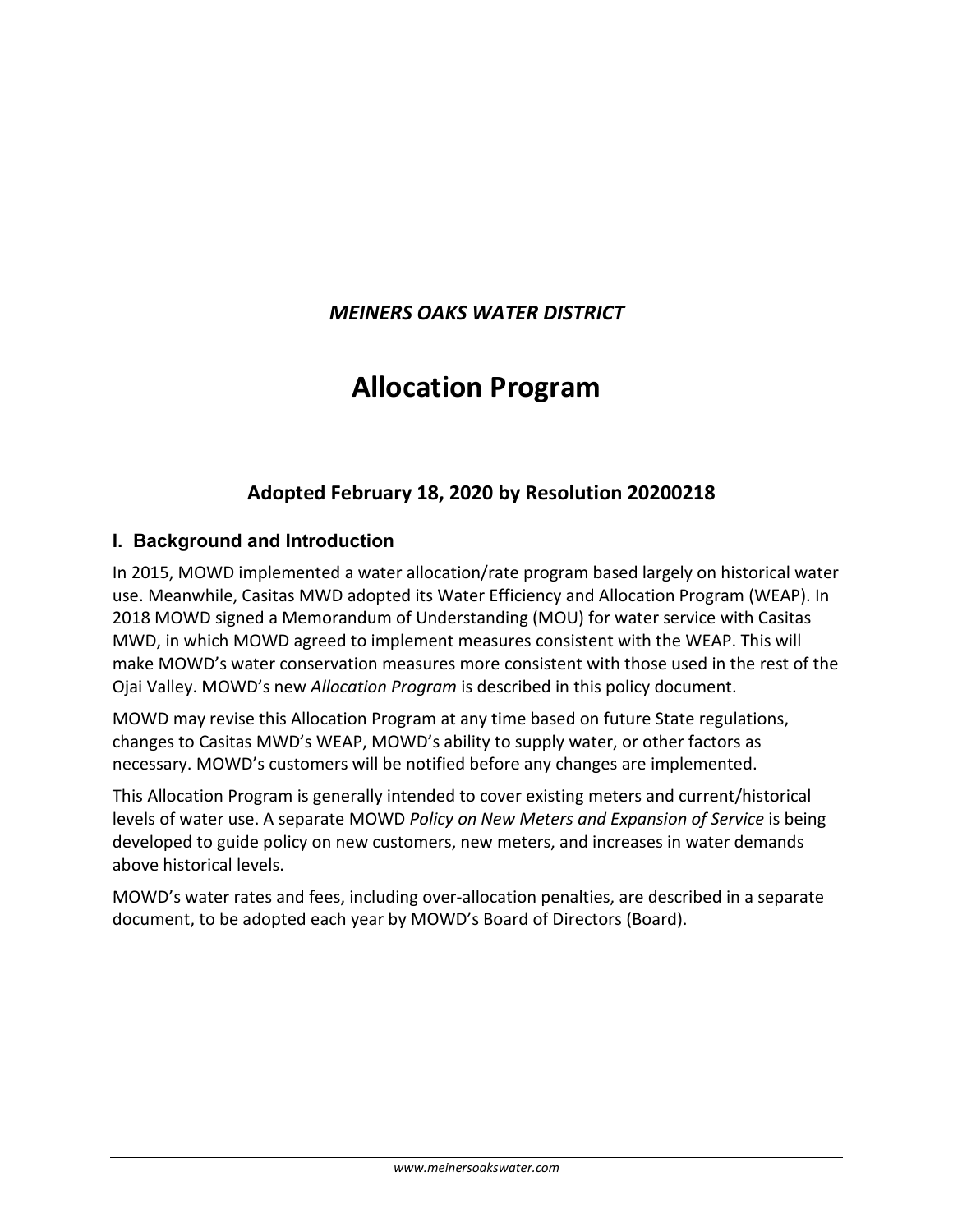# **II. Definitions**

### **Baseline allocation**

The allocation assigned to a meter that reflects an appropriate level of water usage in the absence of drought. Baseline allocations consist of two parts: a fixed allocation and a variable allocation (defined below)

### **Fixed allocation**

The portion of a meter's baseline allocation that is not subject to reduction during stages of drought declared by MOWD. This portion of a base allocation is analogous to "essential water use" in Casitas MWD's WEAP.

#### **Variable allocation**

The portion of a meter's baseline allocation that is reduced during various stages of drought. This portion of the base allocation is analogous to water used in excess of essential use, as defined in Casitas MWD's WEAP.

#### **Reduced variable allocation**

The variable portion of a mater's allocation after it has been reduced in drought Stages 2-5.

#### **Total reduced allocation**

A meter's total allocation allowed during a given stage of declared drought, consisting of a nonreduced fixed allocation and a "reduced variable allocation."

#### **Irrigable area**

The land area served by a meter(s), after subtracting the areas of impervious facilities such as houses, garages, patios, driveways, sidewalks, etc. This area is generally considered to be the total area that could be irrigated, whether or not it is currently irrigated or has been irrigated in the past.

#### **Seasonal monthly allowance**

The percentage of a residential meter's annual variable allocation that is allotted to a specific calendar month during declared drought stages, with higher percentages allotted to summer months and lower percentages allotted to winter months.

#### **Waiver process**

A process by which a customer may request a higher or re-adjusted baseline allocation for a meter, for consideration and possible approval by MOWD's Board.

#### **Ownership**

One or more contiguous parcels owned by the same individual, provided at least one meter in the collective area serves water across parcel boundaries. If a party owns contiguous *legal lots*, and no water is crossing the boundaries of the legal lots, then each legal lot can be treated as an individual ownership. MOWD does not intend to treat parcels that belong in the same legal lot as separate ownerships.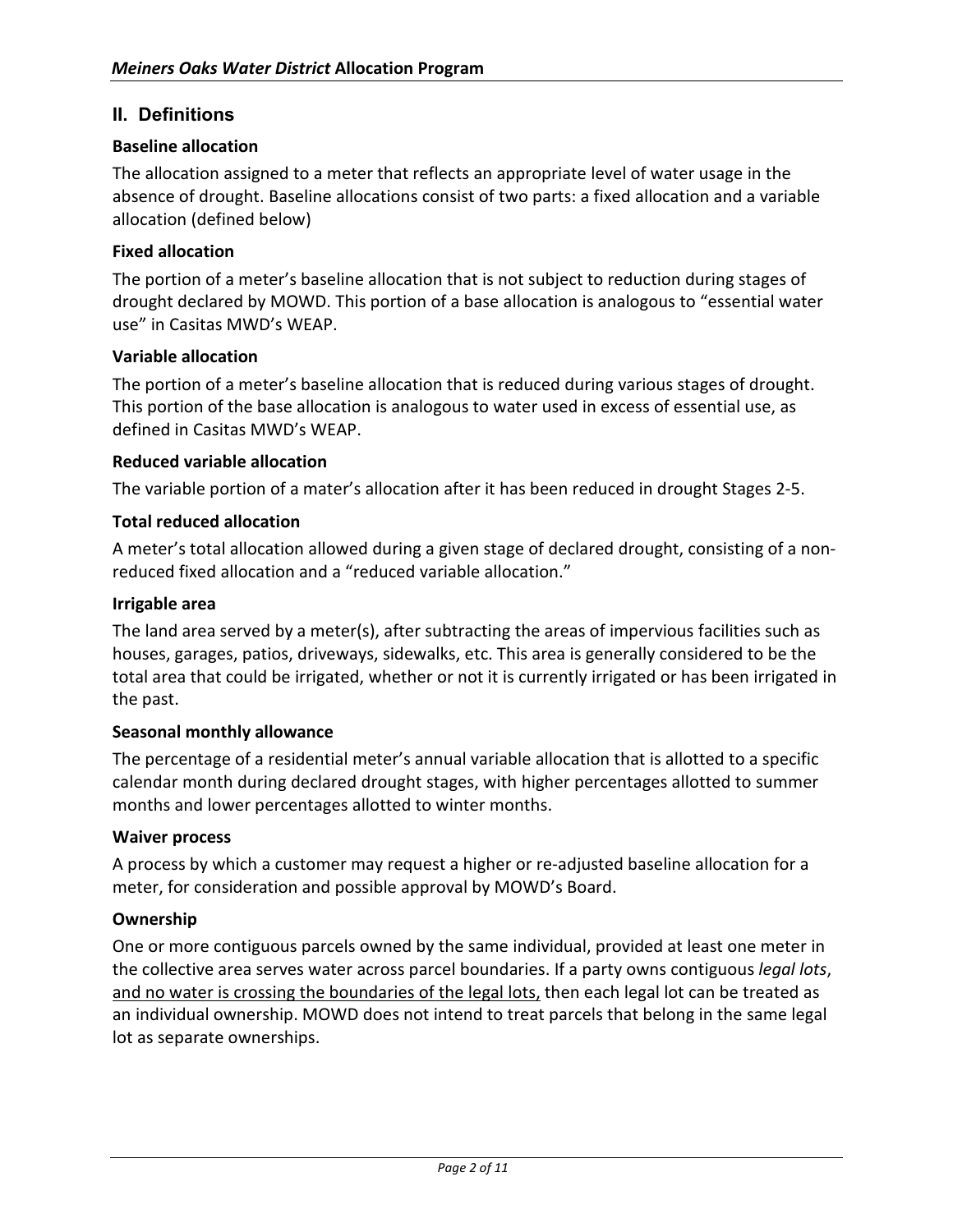### **Permitted dwelling**

A dwelling unit that has been or will be constructed with all required permits from the County of Ventura.

#### **Meter categories**

MOWD meters are divided into the following categories: RES = residential; COM = commercial; and AG = agricultural.

The purpose of RES meters is to serve dwellings and outdoor uses of water incidental to, and logically associated with residential use. Examples of incidental outdoor uses are landscape irrigation, gardening, hobby (non-commercial) orchards, stables that are not run as a commercial business, and swimming pool maintenance. Meters serving condominium complexes, multi-plexes, apartment buildings, and mobile home parks shall be classified as RES meters, regardless of whether the owner of the multiple dwelling situation makes a profit from rent.

AG meters are intended to provide water only to commercial irrigated agriculture and only to the extent it existed when MOWD performed its aerial survey of land cover in 2016. Noncommercial agriculture, such as hobby orchards and gardens, will be considered no differently than other discretionary outdoor uses, and shall be served by RES meters. For a meter to retain an AG classification, it must directly provide water to *qualifying commercial agricultural acreage*. To qualify for treatment as commercial agriculture, acreage must be enrolled in the Ventura County Agricultural Irrigated Lands Group (VCAILG)<sup>1</sup> and must not be served by a private well. VCAILG enrollment shall be demonstrated by ongoing grower and/or owner membership in the Ventura County Agricultural Irrigated Lands Group (VCAILG), and by ongoing payment of dues to VCAILG for all irrigated agricultural acreage within the parcel(s) served by the meter.

Existing AG meters that do not serve water to acreage meeting the criteria above will be reclassified as RES meters, and the agricultural square footage in the ownership associated with the meter (if there was any in 2016) will be treated as generic irrigable acreage subject to the formula for calculating variable allocations for residential meters.

# **III. Baseline Allocations**

MOWD's baseline allocations correspond to a reasonable amount of water use in the absence of drought conditions. Baseline allocations are derived from elements of Casitas MWD's WEAP. MOWD reserves the right to assign baseline allocations to individual customers based on audits or waiver hearings.

<sup>1</sup> According to state regulations, commercial irrigated agricultural land in the county must be enrolled in the Ventura County Agricultural Irrigated Lands Group (VCAILG). This requirement ensures that the owners/growers operating the irrigated acreage are meeting the requirements in the Los Angeles Region Conditional Waiver of Waste Discharge Requirements for Discharges from Agricultural Lands (Ag Waiver), designed to promote best practices to avoid water waste and pollution of surface and ground water with pesticides, nutrients, and other pollutants. The goals of the Ag Waiver program are consistent with MOWD's mission to provide uncontaminated water for reasonable uses.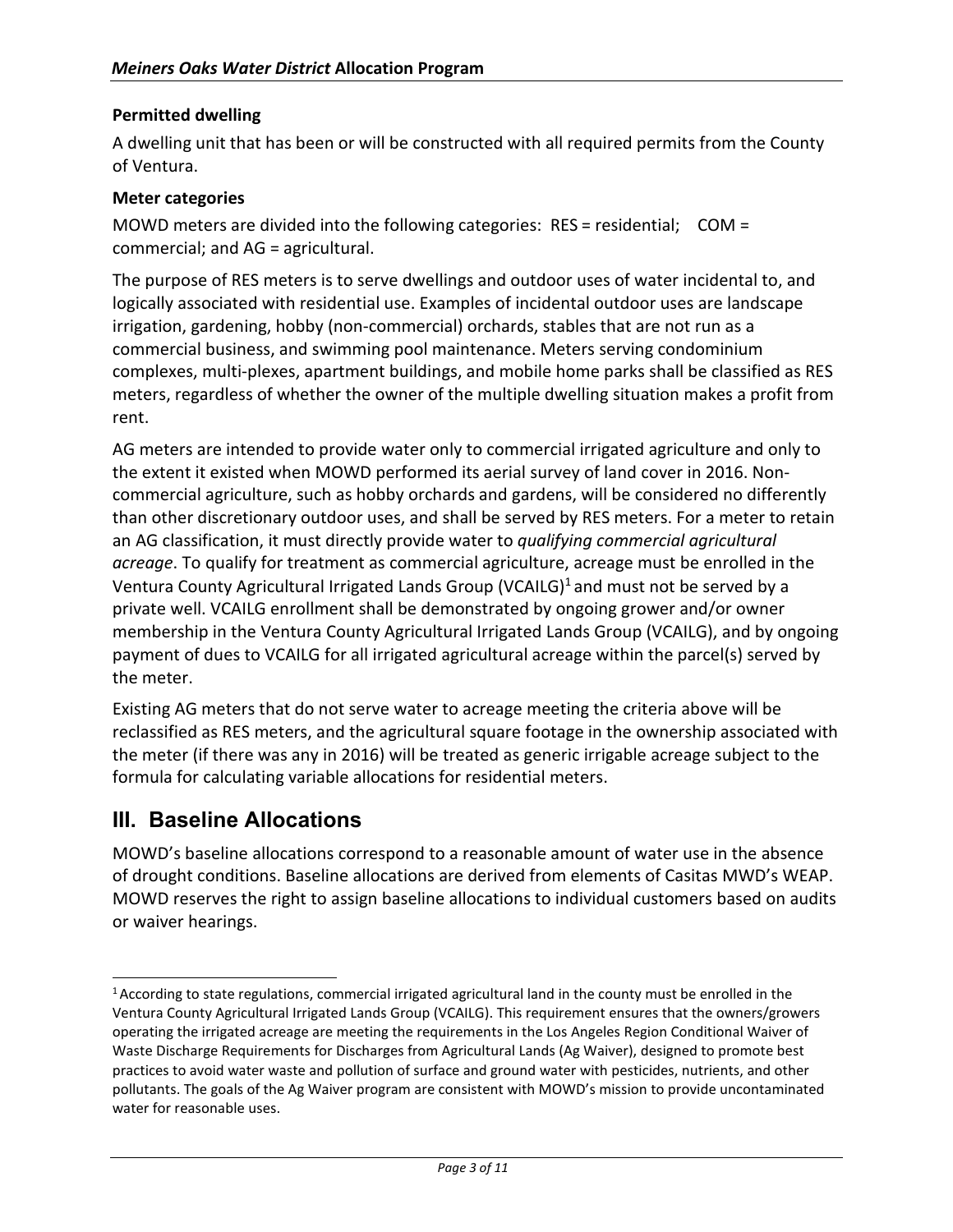# *Residential (RES) meters*

Each RES meter will be assigned a baseline allocation that includes a "fixed portion" and a "variable portion."

Fixed portion Each RES meter will be assigned a fixed monthly allocation for water use for permitted dwellings as follows:

| Single family homes designated as primary dwellings    | 10 HCF/month                  |  |  |  |  |  |  |
|--------------------------------------------------------|-------------------------------|--|--|--|--|--|--|
| Additional dwellings (second homes and permitted ADUs) | 7 HCF/month                   |  |  |  |  |  |  |
| Multiple-family dwellings (apartments)                 | 7 HCF/month per dwelling unit |  |  |  |  |  |  |
| Mobile home parks                                      | 7 HCF/month per mobile home   |  |  |  |  |  |  |
| Tiny houses (<500 SF, limit of one per lot)            | 5 HCF/month                   |  |  |  |  |  |  |
| Note: HCF = one hundred cubic feet = one "unit"        |                               |  |  |  |  |  |  |

Variable portion With the exception of mobile home parks, each RES meter will receive an annual variable baseline allocation based on square footage (SF) of irrigable area served by the meter up to 1.99 acres (86,684 SF), calculated using the allowable annual water application rates shown in Table 1.

**Table 1. Tiers of Irrigable Area and Designated Annual Rates of Water Use**

| Tier 1 | <b>First 5,000 SF</b>                       | 15 gallons/SF/yr         |
|--------|---------------------------------------------|--------------------------|
| Tier 2 | Next 10,000 SF                              | 10 gallons/SF/yr         |
| Tier 3 | Next 71,684 SF                              | 3 gallons/SF/yr          |
|        | Additional SF over 86,684 SF (over 2 acres) | No additional allocation |

Irrigable Area Irrigable area is calculated as follows: From the total area served by the meter, subtract out the areas of permanent facilities such as houses, garages, carports, patios, brickwork, sheds, driveways, sidewalks, horse corrals, pools, fountains, gravel parking areas, etc. The basis for this calculation will be the parcel specific land cover data obtained in MOWD's 2016 aerial survey. No variable allocation will be assigned to meters serving mobile home parks.

Irrigable area associated with any single meter shall be limited to the contiguous parcels of a single owner that have historically been served by the meter. When a single RES meter serves more than one parcel, the irrigable area for all parcels will be combined before applying the tiered rates in Table 1.

For meters serving apartment buildings, an annual variable allocation will be provided based on irrigable area using the tiered rates in Table 1. Meters serving mobile home parks will not be assigned variable allocations.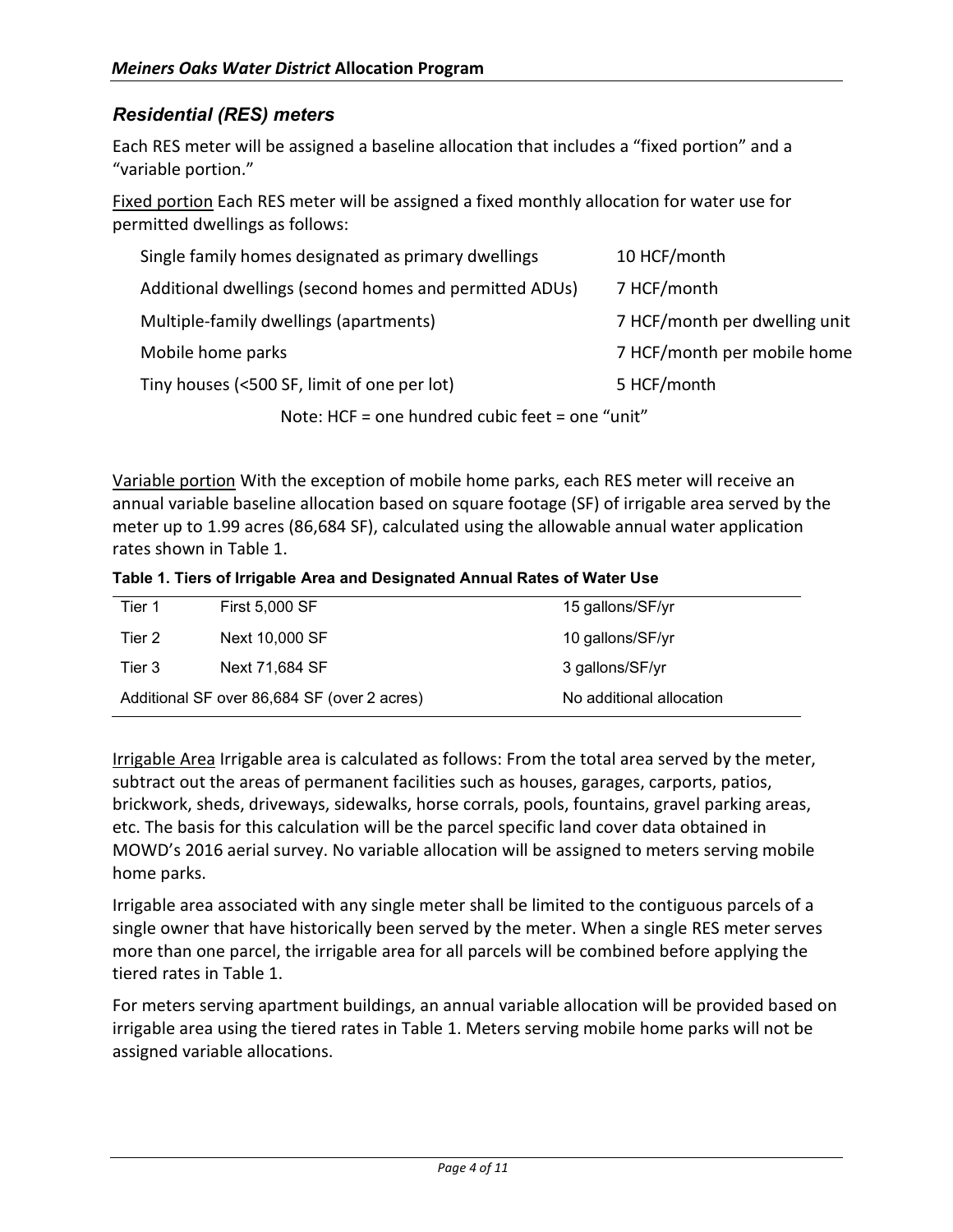# *Commercial (COM) Meters*

Annual baseline allocations for COM meters shall be based in part on the average annual historical demand from 2010 through 2012. COM meters will be assigned a fixed allocation of 10 HCF/month, treated as an annual allotment of 120 HCF/yr, that is not subject to declared drought stage related reductions.

If the 2010-2012 average annual historic demand for a COM meter exceeds 120 HCF/yr, an additional annual variable baseline allocation will be provided equal to the average annual historical demand minus 120 HCF/yr. Variable allocations will be subject to drought-stagerelated reductions. Because customers with COM meters are able to enjoy allocations based on historic use, COM meters that also serve dwellings will not be assigned additional fixed allocation based on dwelling numbers or types.

# *Agricultural (AG) Meters*

An annual baseline allocation for AG meters will be provided equal to the *smaller* of (1) the average historic annual use for 2010-2012 for the meter, or (2) a cap of 2.5 AF/acre/yr applied to the "qualifying agricultural acreage" directly served by the meter. By default, the qualifying agricultural acreage will be the acreage that meets three criteria: (1) it was identified as "agriculture" in MOWD's 2016 aerial survey, (2) the acreage is enrolled in VCAILG, and (3) the acreage is not served by a private well. Through the waiver program, it is possible that MOWDstaff site visits, or other information, may inform the determination of the extent of qualifying agricultural acreage served by an existing AG meter. However, MOWD is not obligated to provide an agricultural water allocation for irrigated agricultural acreage put into service after the 2016 aerial survey was conducted.

All of an AG meter's allocation will be treated as a variable allocation subject to reduction during declared drought stages.

# *Special Cases*

# RES meters with no dwellings

There are meters on several parcels in the MOWD service area that were installed a long time ago, that apparently serve miscellaneous outdoor uses, but are not connected to any dwellings, and are not providing water to agricultural acreage according to our 2016 aerial survey of land cover. These meters shall be treated as RES meters (reclassified if necessary), and variable allocations derived using the irrigable area only, without any fixed dwelling allowances.

#### Two or more RES meters on one ownership

When more than one residential meter serves one or more adjacent parcels under common ownership, a single variable allocation will be derived using the combined irrigable area served by all meters. By default, an equal portion of the variable allocation will be assigned to each of the residential meters.

#### Ownerships with both RES and AG meters

When an ownership is served by both RES and AG meters, the "qualifying agricultural acreage" will be subtracted from the irrigable area used to calculate the variable allocation for the RES meter(s) in the ownership.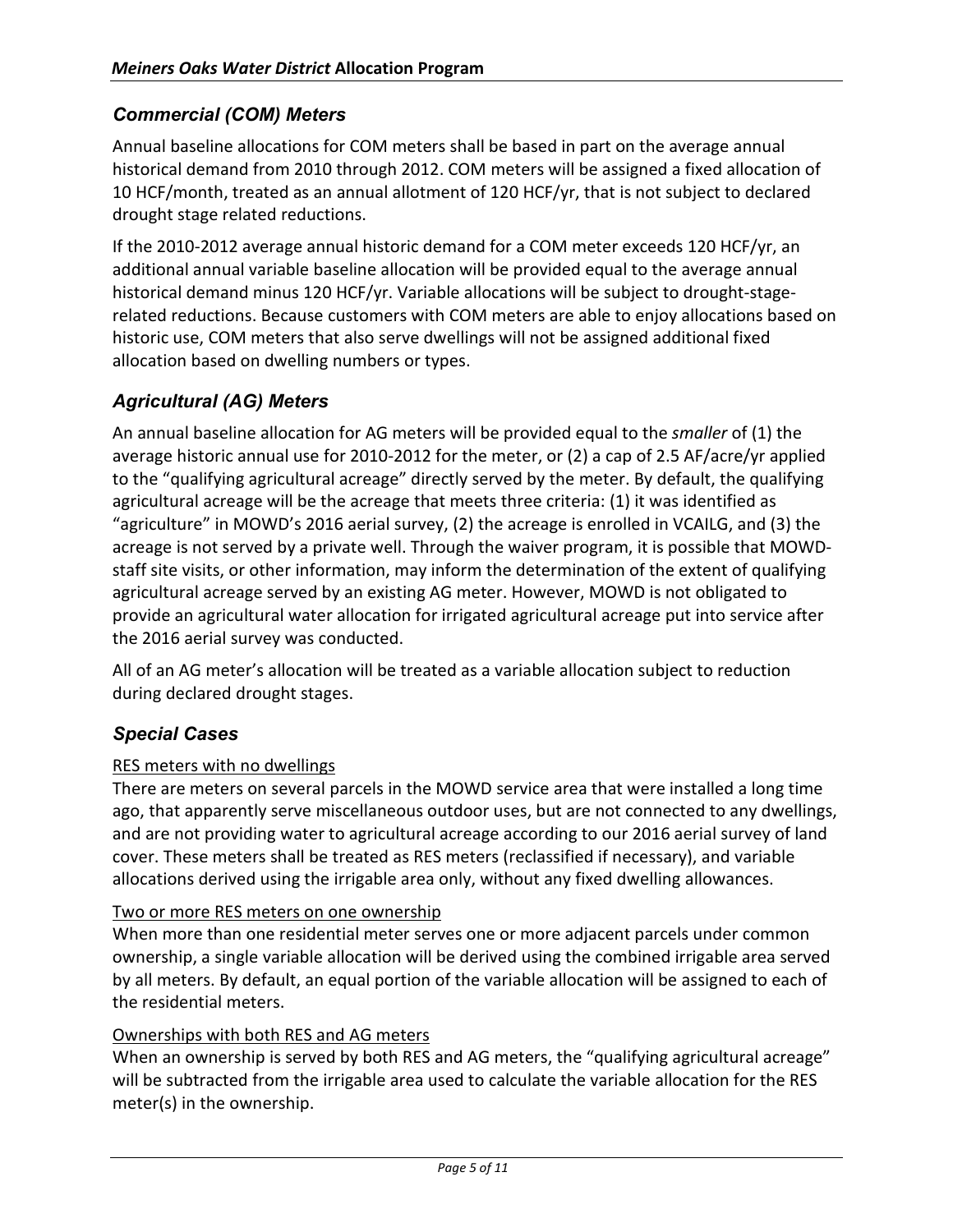### AG meters that serve dwellings

In cases where an AG meter provides water to both qualifying agricultural acreage AND one or more dwelling(s), any pertinent dwelling allowances will be subtracted first from the historic base allocation for the AG meter, and the remainder of the historic base allocation will be used in the determination of the allowable agricultural water use for the meter.

#### Multiple meters serving dwellings on one ownership

In these cases, by default, MOWD will assign the primary dwelling allowance to the meter with the *oldest customer account number root*, and all other dwellings in the ownership will be considered "additional dwellings". Through the allocation waiver program, a customer can apply to switch the single primary dwelling designation to a different meter in the ownership.

# **IV. Reduced Allocations During Droughts**

During declared drought stages, baseline variable allocations shall be reduced using the percentages in Table 2:

| Stage                      |       |     |     |     | ∽<br>w |  |
|----------------------------|-------|-----|-----|-----|--------|--|
| Reduction from<br>baseline | None* | 20% | 30% | 40% | 50%    |  |

#### **Table 2. Mandatory Reductions of Variable Allocations During Declared Drought Stages**

\* Voluntary 20% reductions in effect.

The reductions in Table 2 are subject to change based on any revisions to the WEAP adopted by Casitas MWD, other requirements imposed by the State, the ability of MOWD to deliver water, or as otherwise deemed appropriate at MOWD's discretion.

#### **RES Meters**

The fixed portion of baseline allocations for RES meters will normally not be reduced during a declared drought stage. However, the variable portion of the annual baseline allocation will be reduced during various drought stages using the percentages in Table 2.

#### **COM Meters**

The fixed portion of the baseline allocation for COM meters (120 HCF/year) will normally not be reduced during a drought. However, the variable portion of the annual baseline allocation will be reduced during various drought stages using the percentages in Table 2.

#### **AG Meters**

All agricultural water use is considered to be variable use for the purpose of this allocation program. To calculate reduced annual allocations during drought stages, the entire annual baseline allocation assigned to an AG meter for agricultural use will be reduced during various drought stages using the percentages in Table 2 (see below for AG meters serving dwellings).

#### **Mid-Year Change in Declared Drought Stage**

In the event MOWD declares a change to a drought stage in the middle of a fiscal year, then the annual allocations for COM and AG customers will be pro-rated by the number of months at each stage during the year.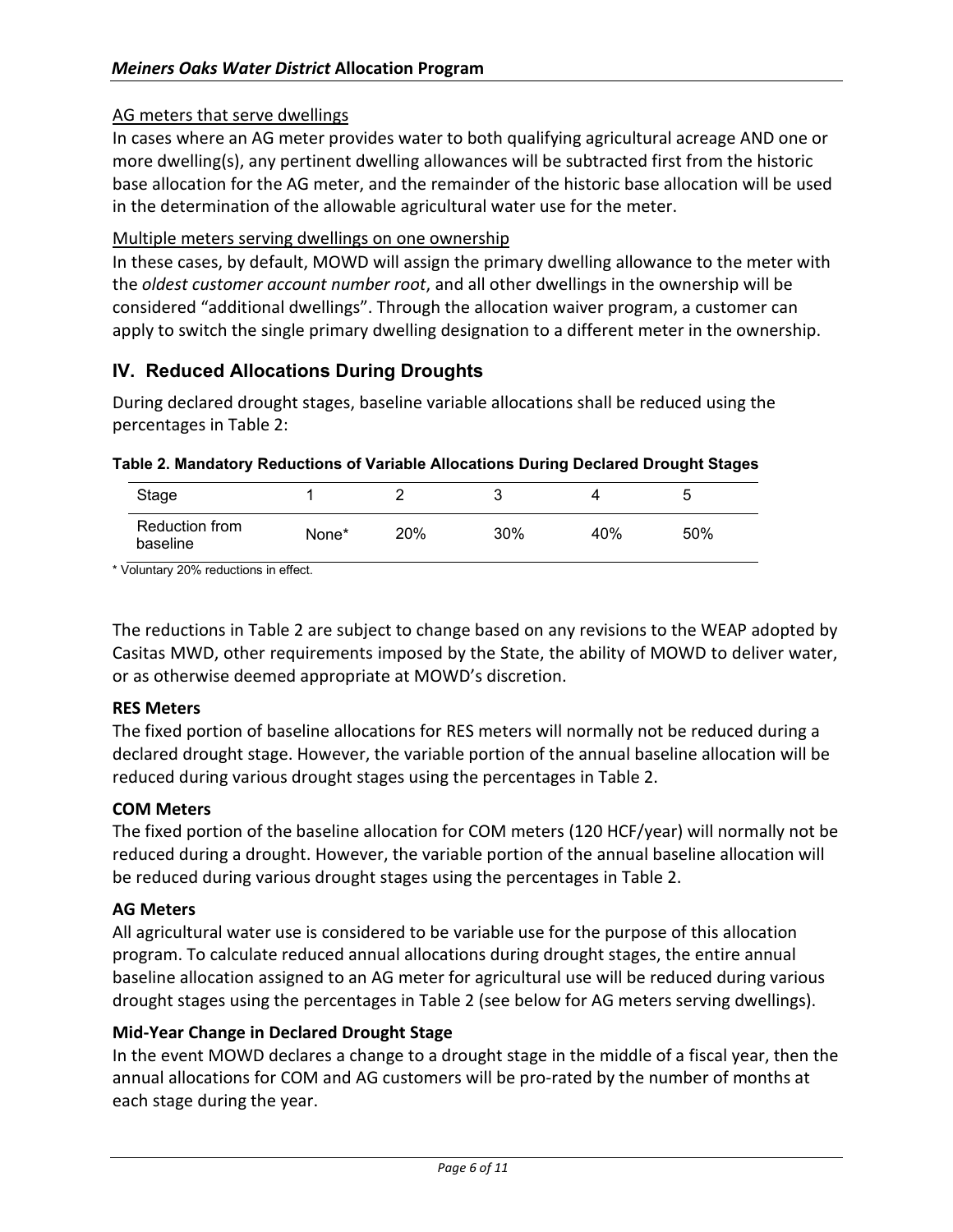# **V. Seasonal Demand and Over-Allocation Penalties**

# *RES Meters*

The fixed portion of residential allocations shall not vary from month to month. Unused allocation may not be carried over to other months.

When drought-stage-related reductions are in force, the *variable* portion of annual allocations will be distributed among calendar months to accommodate typical seasonal variation in demand, using the percentages in Table 3.

| Month                                  | July | Aua |        | Sep Oct Nov Dec Jan Feb Mar |       |  |     | Apr | Mav | June |
|----------------------------------------|------|-----|--------|-----------------------------|-------|--|-----|-----|-----|------|
| % of Annual<br>Variable<br>Allocation* | 17   | -17 | 13 5 5 |                             | 5 2 2 |  | - 2 | 10  | 10  |      |

\*From the Casitas MWD WEAP. These percentages correspond well with historical patterns of residential usage within MOWD.

During drought Stages 2 through 5, monthly water use exceeding the sum of the fixed allocation and the seasonal monthly allocation allowance will be subject to an over-allocation penalty that month, in accordance with the water rate schedule then in effect.

#### Example

For example, suppose a residential meter serves 8,200 SF of irrigable area. As explained previously, the irrigable area determines the variable portion of the annual baseline allocation for the meter. Following the approach illustrated in Table 1, the 8,200 SF of irrigable area associated with that meter would be divided into two "tiers":

Tier 1: First 5,000 SF

Tier 2: Next 3,200 SF

Using the formulas for calculating baseline variable allocations, the meter would be assigned an annual baseline variable allocation of 143 HCF, derived as follows:

Tier 1: [(5,000 SF) \*(15 gal/SF)]/ (748 gal/HCF) = 100 HCF

Tier 2: [(3,200 SF) \*(10 gal/SF)]/ (748 gal/HCF) = 43 HCF

Total Variable Allocation = 143 HCF

As an example, in Stage 3, during which a 30% reduction would be applied to variable allocations, the annual variable allocation would be reduced to 100 HCF/year (70% of 143 HCF = 100 HCF). Following the seasonal schedule in Table 3, the customer could use 17 HCF (17% of 100 HCF = 17 HCF) of that annual variable allocation in July, but only 2 HCF in January.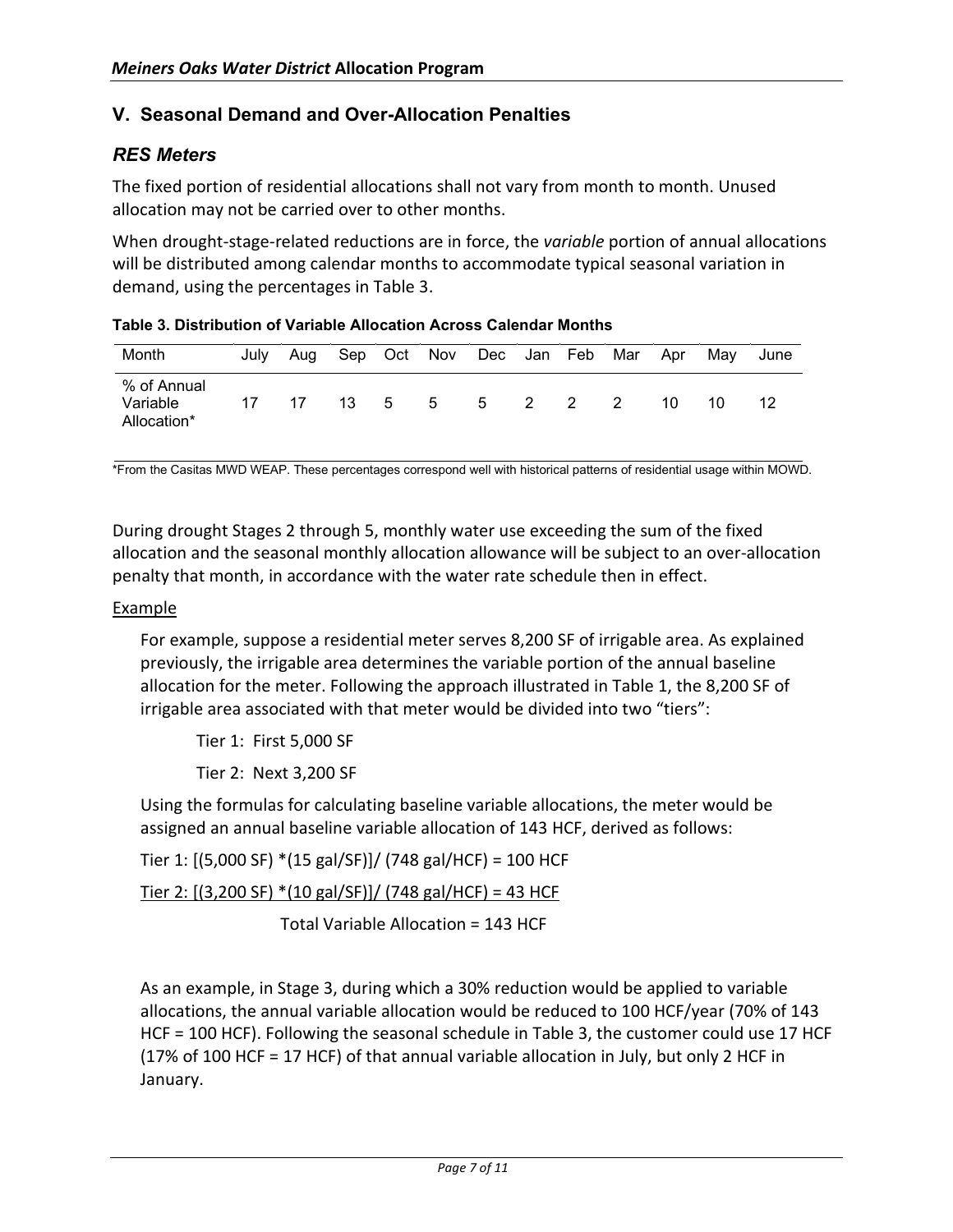# *COM and AG Meters*

Commercial and agricultural customers will be responsible for managing their own seasonal variations in water use, and for staying within their annual allocations. COM and AG meters will be assigned a reduced total allocation each year based on the drought stage(s) then in effect. For this purpose, a year will begin on July 1 and end on June 30 of the following year (based on the nearest meter readings). Once cumulative use during that period exceeds the total reduced annual allocation for a meter for that year, all subsequent water use during that year shall be subject to the Over-Allocation Penalty. This cycle will be restarted each July 1.

Commercial and agricultural customers will be billed once a year, after July 1, for the Over-Allocation Penalties accrued to their COM or AG meters during the previous the fiscal year. The monthly bills for COM and AG meters will report the fiscal-year cumulative usage during the year to assist with management of water use. Customers will be notified in advance of actual and potential drought stage changes.

At the end of the fiscal year, the over-allocation charges for COM and AG meters will be prorated by the total percentage of water MOWD received from Casitas MWD during the year. For example, if MOWD took 40% of its water from Casitas MWD during the year, then 40% of a customer's over-allocation penalty amount will be calculated using the "from Casitas" overallocation rate and 60% will be calculated using the "MOWD wells" over-allocation rate. More information on this procedure will be available in the rates and fees documents, to be adopted.

# **VI. Miscellaneous Policy Items**

1) As described by the procedures above, the allocation for a customer's meter may include fixed and variable portions calculated from adjacent and contiguous parcels owned by the same customer and served by that meter. However, allocations may not be transferred or shared between non-contiguous properties nor parcels owned by different parties.

2) Customers are not permitted to deliver or sell water to their neighbors or to other parties.

3) No allocation will be provided for illegal dwellings.

4) MOWD is not obligated to provide an agricultural allocation for irrigated agricultural acreage put into service after the 2016 aerial survey was completed.

# **VII. Waiver Program**

MOWD has adopted a waiver system whereby a customer may request a higher baseline allocation for metered service. There are several types of waivers, as follows:

#### **1) Adjustments to irrigable area**

MOWD used aerial imagery generated in 2016 to estimate the irrigable and non-irrigable square footage associated with residential meters. If the actual irrigable area of a residential customer's property substantially exceeds the MOWD assigned irrigable area (by 10% or more), the customer may request an additional allocation to accommodate the actual irrigable area. As explained previously, for this purpose, irrigable area is the area served by a meter minus permanent facilities such as houses, garages, carports, patios, brickwork, sheds, driveways, sidewalks, horse corrals, pools, fountains, gravel parking areas, etc. Irrigable area assigned to a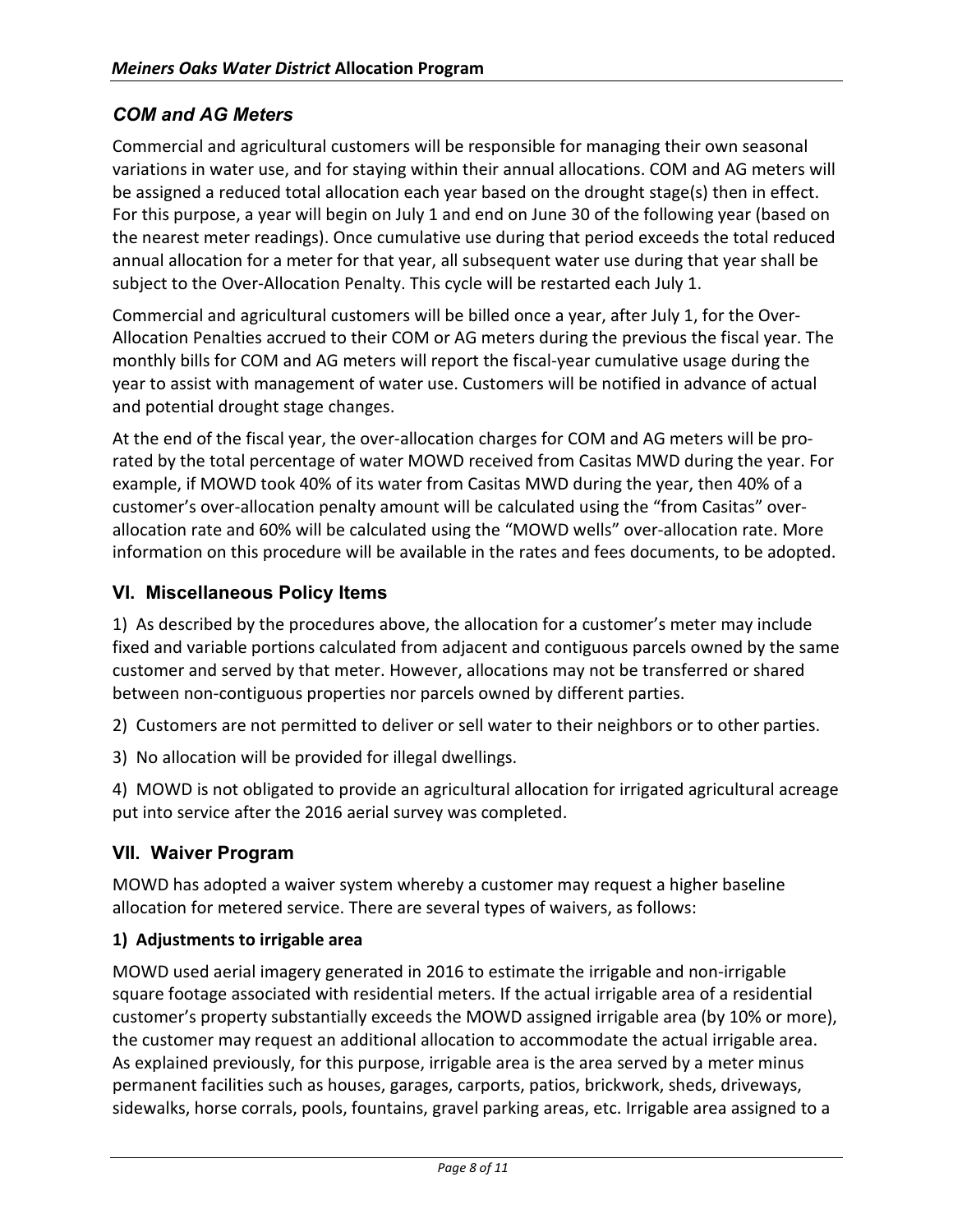meter will not be adjusted for adjacent parcels that were not historically irrigated by that meter.

To request a waiver under this category, a customer should prepare a scale drawing of the property and all relevant improvements on it. He/she should measure the dimensions of each of those improvements and provide those on the drawing. The drawing should indicate the total square footage of the lot and how that was determined. The customer should provide a calculation of the irrigable area by subtracting from the total parcel(s) area any impervious or otherwise non-irrigable areas, including but not limited to:

Structures such as houses, garages, carports, dwellings, structures, sheds, barns, stalls

Driveways, roads, parking areas, concrete, asphalt,

Pools, fountains, ponds

Non-irrigable areas should include the square footage underlying overhanging roofs, patio covers, eaves, etc. Please call MOWD staff if you have any questions on what to include. An inspection of the property by MOWD will be required to verify the information being submitted by a waiver applicant.

If approved, a change in baseline variable allocation will be calculated based on the revised irrigable area. If supported by data from the customer or by an inspection by MOWD, a customer's allocation may end up being reduced below the initial MOWD-assigned baseline allocation. (In other words, if we find that a lower allocation is appropriate based on the characteristics of the property, that lower number may be assigned as the new allocation.)

No changes to the allowed rates of applied water for a given irrigable area (gallons/SF/yr), as previously defined herein, will be considered for the purpose of calculating a revised allocation. Residential properties with over 2 acres of irrigable area will not receive any additional variable allocation for irrigable area exceeding 2 acres.

# **2) Transfers of allocation between meters on one or more parcels**

In situations wherein multiple RES meters serve the same ownership, it is not possible for MOWD to pre-determine exactly how much of the irrigable area in the ownership is directly served by which meter. As explained previously, MOWD will by default assign equivalent fractions of the variable allocation for an ownership to each RES meter in the ownership. A customer may request redistribution of variable allocation between pertinent meters.

In addition, in situations where multiple meters serve dwellings in the same ownership, MOWD will by default assign the primary dwelling fixed allocation to the meter with the older account number. A customer may request to designate a dwelling connected to a different meter within the ownership as the primary dwelling. In such cases, the combined total fixed allocation of the RES meters in the ownership should not increase.

# **3) Adjustments specifically allowed by Casitas MWD's WEAP**

Adjustments to the baseline allocation may be allowed for the following:

A correction or change to the number of permitted dwelling units for a multiple family dwelling or mobile home park.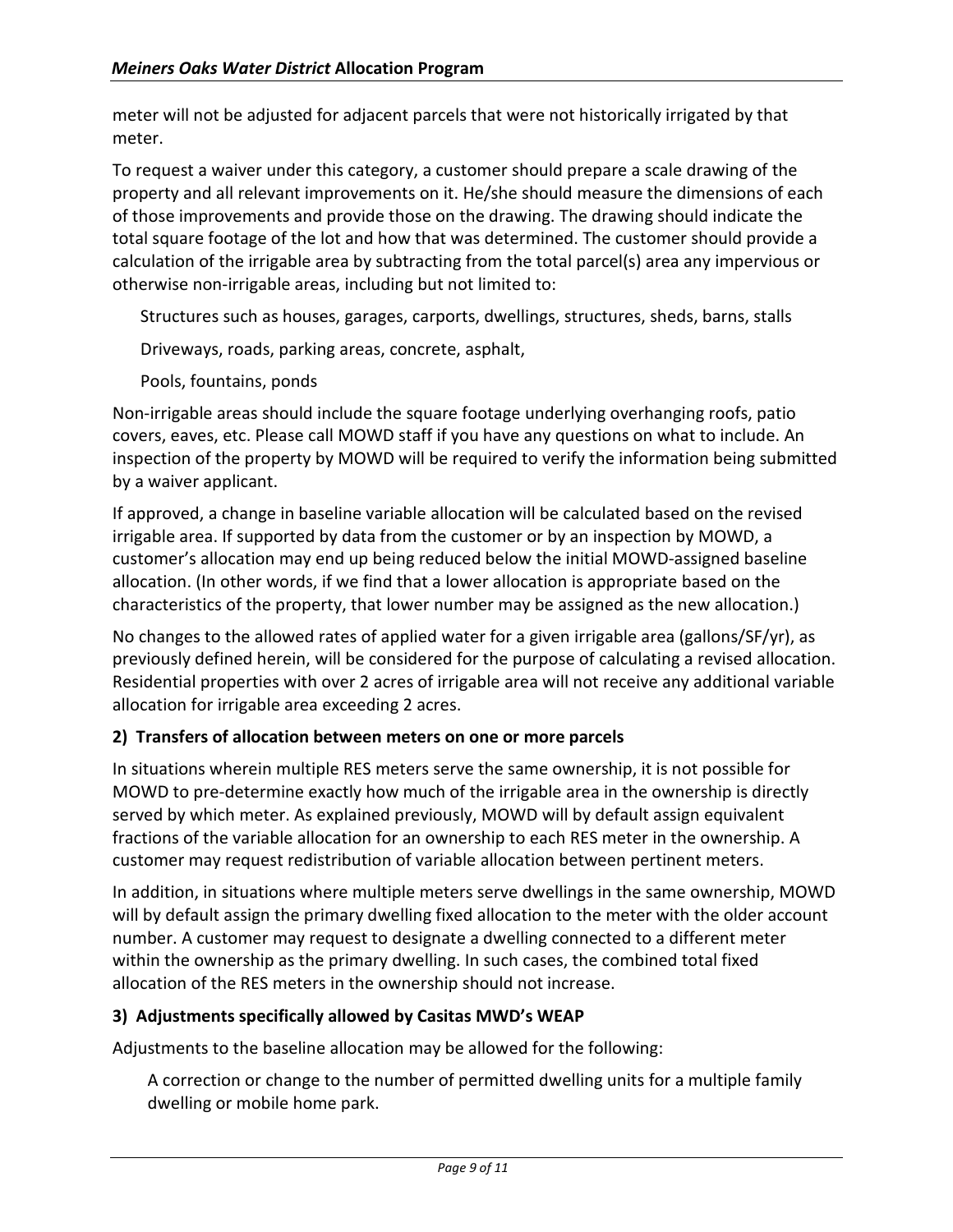An exemption may be granted for a licensed in-home childcare or elderly care facility.

In accordance with the WEAP, additional allocations will not be allowed for the following:

Pools, ponds, spas, or hot tubs.

In-home businesses or hobbies that use an increased amount of water.

Gardens and orchards.

Homeowner association requirements for outside irrigation.

#### **4) Adjustments to COM meter allocations**

Adjustments to fixed or variable allocations may be considered for the following:

**Schools** 

Public health facilities

Water use that benefits the community as a whole

Additional allocations provided for these purposes shall not be used for irrigating landscaping or crops.

Commercial customers who need more water than historically used on a property, or who cannot reduce their usage, should refer to MOWD's *Policy for New Meters and Expansion of Service*, currently under development.

Commercial customers may submit waiver requests to address unique conditions that the customer believes may not be adequately considered in this Allocation Program. A site inspection by MOWD staff will be required.

#### **5) Adjustments to AG meter allocations**

Agricultural customers may submit waiver requests to address unique conditions that they believe may not be adequately considered in this Allocation Program. A site inspection by MOWD staff will be required. However, as noted previously, MOWD is not obligated to provide an agricultural allocation for irrigated agricultural acreage put into service after the 2016 aerial survey was completed.

#### **6) Other considerations**

There may be other unique factors not considered in this Allocation Program that could affect a meter's allocation. The intent of this program is to be as fair as possible while protecting the water supply of the community as a whole during declared droughts.

#### **Factors with less weight**

The following factors will be given less weight when considering a waiver:

Adverse impacts on the viability of marginally profitable or unprofitable agriculture. Such fields should be removed from production during severe droughts.

Financial hardship for those on a fixed or limited income, on the basis that the easiest way to reduce water cost is to cut back on landscaping, gardening, etc.